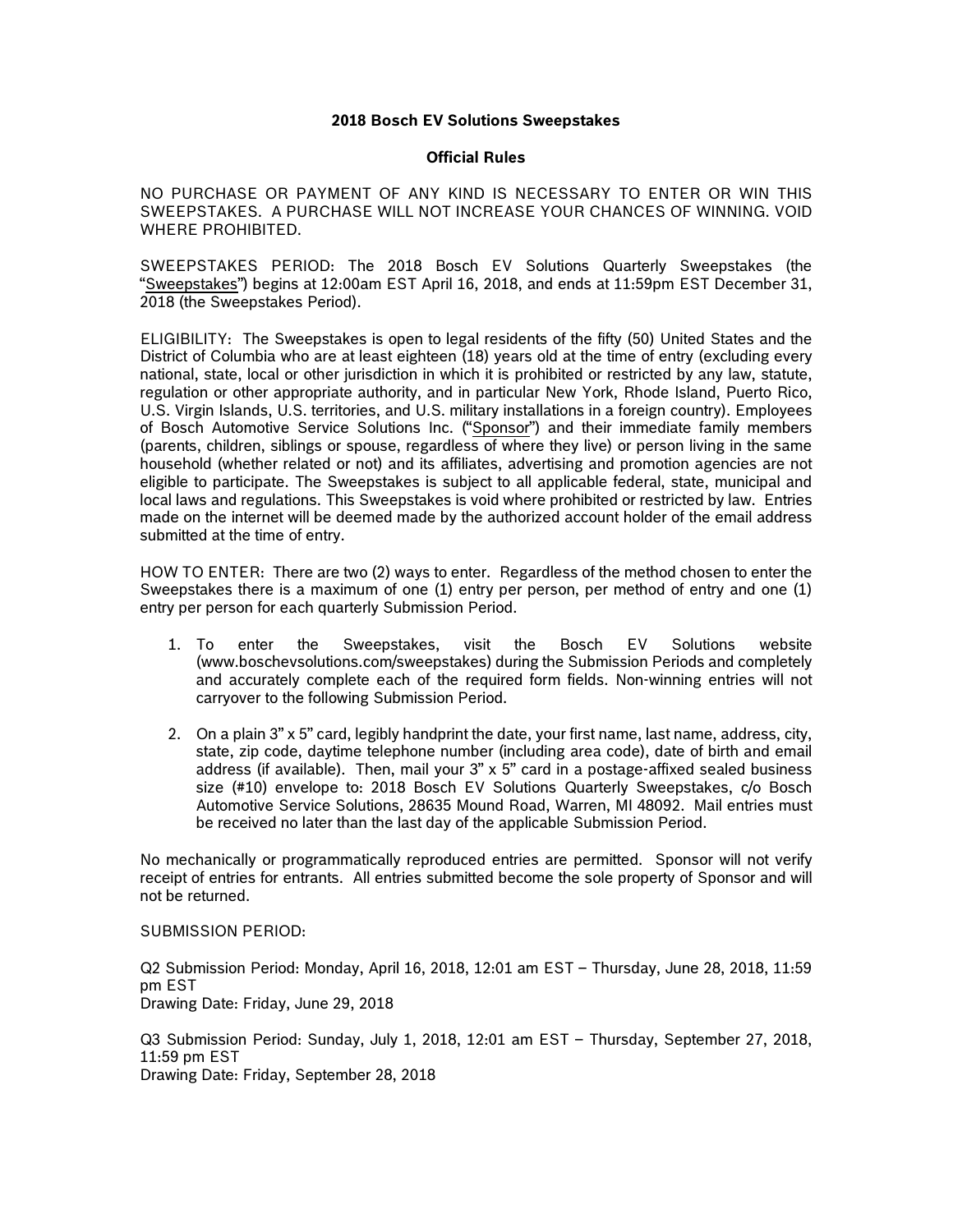DRAWING: One (1) winner will be selected from all eligible entrants received during each Submission Period for a total of three (3) drawings. Each potential winner will be randomly selected by the Sponsor. Limit of one (1) prize per person or email address. The odds of winning are dependent upon the total number of entries received. The Sponsor will notify the potential winners via phone or email, on or about each Drawing Date at about 4:00pm EST.

PRIZES: One (1) Bosch Level 2 EV Charger (approximate retail value of \$593.00) will be awarded to the entrant drawn at the end of each Submission period. A total of three (3) entrants will be awarded one (1) Bosch Level 2 EV Charger.

Approximate total retail value of all prizes: \$1,779.09.

Approximate retail value is at the time the rules were printed, and the value of the prize may fluctuate. No substitution, assignment or transfer of a prize is permitted, except by Sponsor, who reserves the right to substitute a prize with another prize of greater or equal value, including cash, if a prize is not available for any reason as determined by Sponsor in its sole discretion. Winner is solely and fully responsible for any and all costs, fees, taxes, assessments and expenses associated with prize award, receipt and use except for transportation costs to ship the prize to the winner within the continental United States.

PRIZE CONDITIONS: Potential winners must provide their shipping information within seven (7) days of initial contact from Sponsor. If a potential winner fails to respond within seven (7) days, such potential winner forfeits the right to the prize (without compensation of any kind) and another potential winner will be selected from among all remaining eligible entries received. Potential winners may be required to produce proof of identity, address, and birth date, and may be required to execute and return certain winner documents (as applicable), including an affidavit of eligibility, a liability and publicity release, and tax acknowledgment form. Failure to return any required documents within fourteen (14) days may also result in the selection of an alternate winner or Sponsor's decision not to award the prize. Except where legally prohibited, potential winners grants (and agrees to confirm in writing) permission for the Sponsor to use his/her name, likeness, biographical information, voice and other indicia of persona in advertising/trade/promotional/publicity materials worldwide without notice or additional compensation. Prizes will be shipped to the potential winner within six (6) weeks of Sponsor's receipt of the winner's information.

PRIVACY: Information collected from the entrants is subject to Sponsor's privacy policy found at <https://www.boschevsolutions.com/terms-use>.

Information received from entrants may also be used by Sponsor to e-mail entrants information regarding product offers, promotions and special events, but only in the event that entrants expressly, knowingly, and affirmatively agree to be so contacted.

GENERAL: By participating, entrants agree: (a) to be bound by and accepts these Official Rules and the decisions of Sponsor (including, without limitation, decisions regarding eligibility of entries, the selection of entrants and winners, and the awarding of prizes), which are final and binding in all respects; and (b) to forever and irrevocably release and hold harmless Sponsor, its subsidiaries, divisions and affiliates, and their respective agents, affiliates, employees, officers, directors, and shareholders from and against all claims, damages or liabilities arising in whole or in part, directly or indirectly, from entrant's participation and/or entry in this promotion and/or entrant's award,